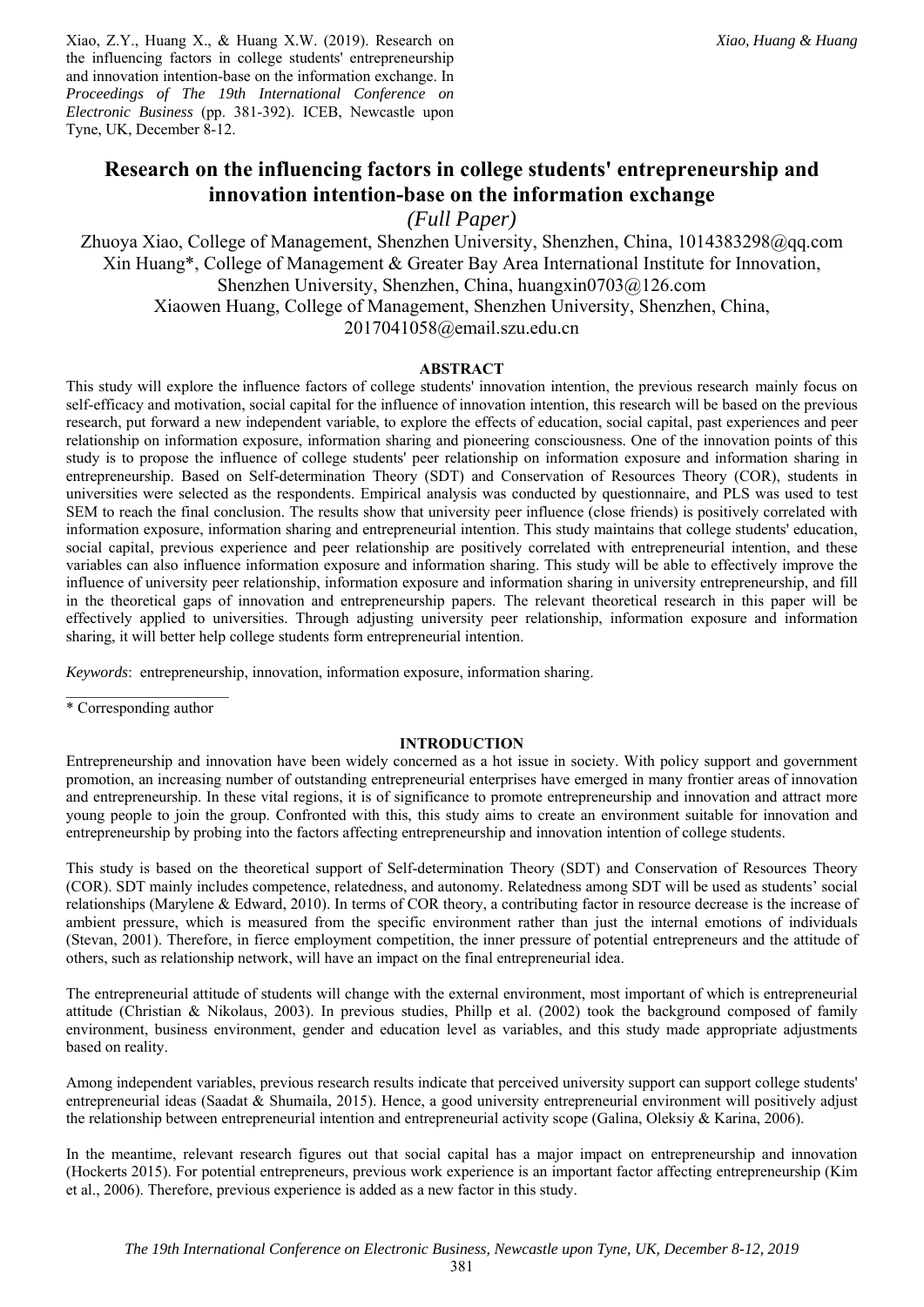Furthermore, in previous studies, peer influence has often been used in online communities and consumption, which often refers to the close friends. Their daily behaviors and attitudes will have an impact on our social networks (Ravi & Akhmed, 2015). No previous direct research has linked college students' peer influence with entrepreneurial awareness, which is the main purpose and innovation of this study.

This study selects information exposure and information sharing as dependent variables. Based on knowledge community networks, many knowledge contributors are able to bring value and competitive advantages to related production by sharing knowledge and providing information (Wang et al., 2016). It is found that the information required by users can affect their personal entrepreneurial action (Autio et al., 2013). Information exposure in social knowledge communities positively impacts potential entrepreneurs, and information sharing can promote relevant knowledge dissemination. Therefore, this study will combine the exposure and dissemination of information in the information network of college students with entrepreneurial intention.

In a nutshell, previous studies have formed a relatively complete system. However, with the increasing influence of social media on college students, there is lack of peer relationships and information exposure in social networks. Meanwhile, in entrepreneurship and innovation, there is no special research on peer influence and information network of college students. Therefore, this study added social factors based on previous literature results to explore the influence of information exposure, information sharing and peer relationship and fill in the research gap.

The structure of this paper is as follows. The following section is the literature review, which variable factor will be further introduced in detail later with relevant supporting literature discussed. Then, conceptual model and research hypotheses are proposed and the findings and conclusions are drawn. At the end, results and discussion as well as the limitations and contributions of the study.

# **LITERATURE REVIEW**

#### **Entrepreneurial Intention (EI)**

Entrepreneurship has been a prominent driving force of global economic growth. It represents an individual's commitment to starting a new business (Krueger & Carsrud, 1993). The practice of entrepreneurial behavior originates from entrepreneurial intention, which is crucial to the process of entrepreneurship as the first step. It determines the connection between thought and action and plays a positive role in guiding entrepreneurship. Therefore, this study will explore the main factors affecting college students' entrepreneurship and innovation intention.

# **Information Exposure (IE)**

In the current context of interconnection, individuals' access to external information will affect the identification and evaluation of opportunities, and subsequently promote entrepreneurial ideas and activities (Erkko, 2013). Meanwhile, information exchange has a great influence on opportunity discovery. The exposure and sharing of online information can increase the individual's understanding of the information, and the increase in the frequency of information can also enhance the individual's trust. Current research has demonstrated that users' demand for information can affect their personal entrepreneurial action (Autio & Erkko et al., 2013). However, there is no research on specific knowledge construction network to the group of college students, so this study will focus on exploring the information exposure in universities and its influence on students' entrepreneurship and innovation intention.

#### **Information Sharing (IS)**

Entrepreneurs are able to share information about industry trends, and sharing information with each other helps identify opportunities (Briggs, 2009). Information sharing is based on information exposure, which is an important prerequisite for information sharing. Therefore, there is a close relationship between information sharing and entrepreneurial behavior. The previous concept of information sharing is rarely used in entrepreneurial intention, and this study will study the factors affecting information sharing.

#### **Education (E)**

University will provide students with some resources on the network of human relationships, the opportunities to improve students' ability to opportunity recognition (Wan et al., 2011). Studies have shown that if the university can provide financial assistance for the commercial projects of college students, it will increase the willingness of students to start their own businesses and thus increase the possibility of taking practical actions (Parker & Belghitar, 2006). In conclusion, the education provided by the school and the support provided by the school for students can promote the formation of students' entrepreneurial intention (Saadat Saeed et al., 2015).

# **Social Capital (SC)**

Social capital is a potential resource, which connects the social network formed in the long term and provides a cohesive force to bring a group together (Portes, 1998). It is believed that the perceived possibility of social capital acquisition is positively correlated with social entrepreneurial intention (Kai, 2015). Therefore, social capital has a great influence on entrepreneurial intention (Linan & Santos, 2007). The social capital in this research mainly tends to support the spiritual support of potential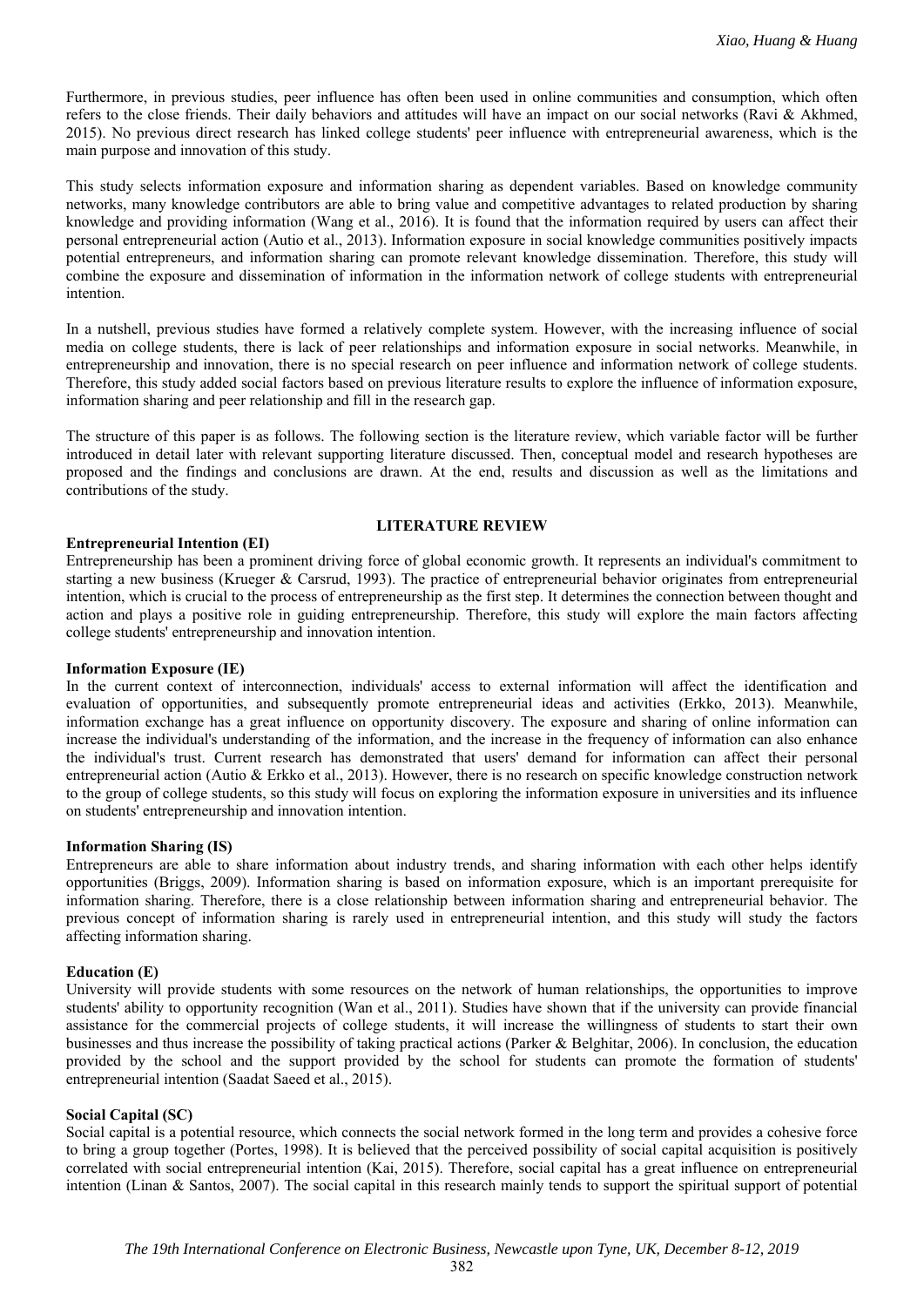entrepreneurs from the interpersonal relationship around them and the sense of recognition that this person gets from the interpersonal network around them.

# **Prior Experience (PE)**

Prior experience enables potential entrepreneurs to gain experience and enhance entrepreneurial skills (Brenner, Pringle & Greenhaus, 1991). Previous studies have shown that previous work experience is a predictor of entrepreneurial intention (Kautonen, Luoto & Tornikoski, 2010). If people worked in a small or new enterprise before, it can play a positive role in the willingness to start their own business (Zapkaua & Schwens, 2015). In previous studies, most of previous experience refers to the potential entrepreneurs to their experience through direct experience, this study explores personal previously direct experience and indirect experience is obtained by the practice of others.

# **University Peer Influence (UPI)**

In marketing, word-of-mouth marketing of products reflects the role of peer relationship in product sales, and users with fewer friends are more susceptible to peer influence than their counterparts (Sinan & Dylan, 2010). Under the influence of peers, consumers are more likely to consume certain products (Ravi & Akhmed, 2015). In addition, the number and size of social networks can influence individuals' intentions. If a team member is willing to be guided by some advanced experience, he can influence other team members. Through this part of research, we can know that the peer relationship will have an impact on personal willingness, but there are few studies that link it with the entrepreneurial intention. In daily communication, the arrival of social network era makes the peer effect between the two more prominent. Therefore, in college, ideas and activities related to entrepreneurship can spread among peers (close friends and ordinary friends).

# **Research questions**

Based on previous research on factors that influence college students' entrepreneurship, KC and UPI are not directly taken as variables affecting innovation and entrepreneurship intention, nor did previous research directly define IE as innovation intention. Therefore, we put forward that

- 1. What is the influence of education, social capital, university peer influence and prior influence on information exposure?
- 2. What is the influence of education, social capital, university peer influence and prior influence on information sharing?

3. What is the influence of education, social capital, university peer influence and prior influence on entrepreneurial intention?

# **CONCEPTUAL MODEL AND DEVELOPMENT OF HYPOTHESES**

# **Research Hypotheses**

In this paper, based on SDT and COR theory, the hypothesis model is proposed as shown in Figure 1. The relationship among education, university peer influence, social capital, prior influence on information exposure, information sharing and entrepreneurial intention is proposed with their influence studied. In view of the problems proposed in this paper, the assumptions of the model are as follows:



**Figure 1: Structure model**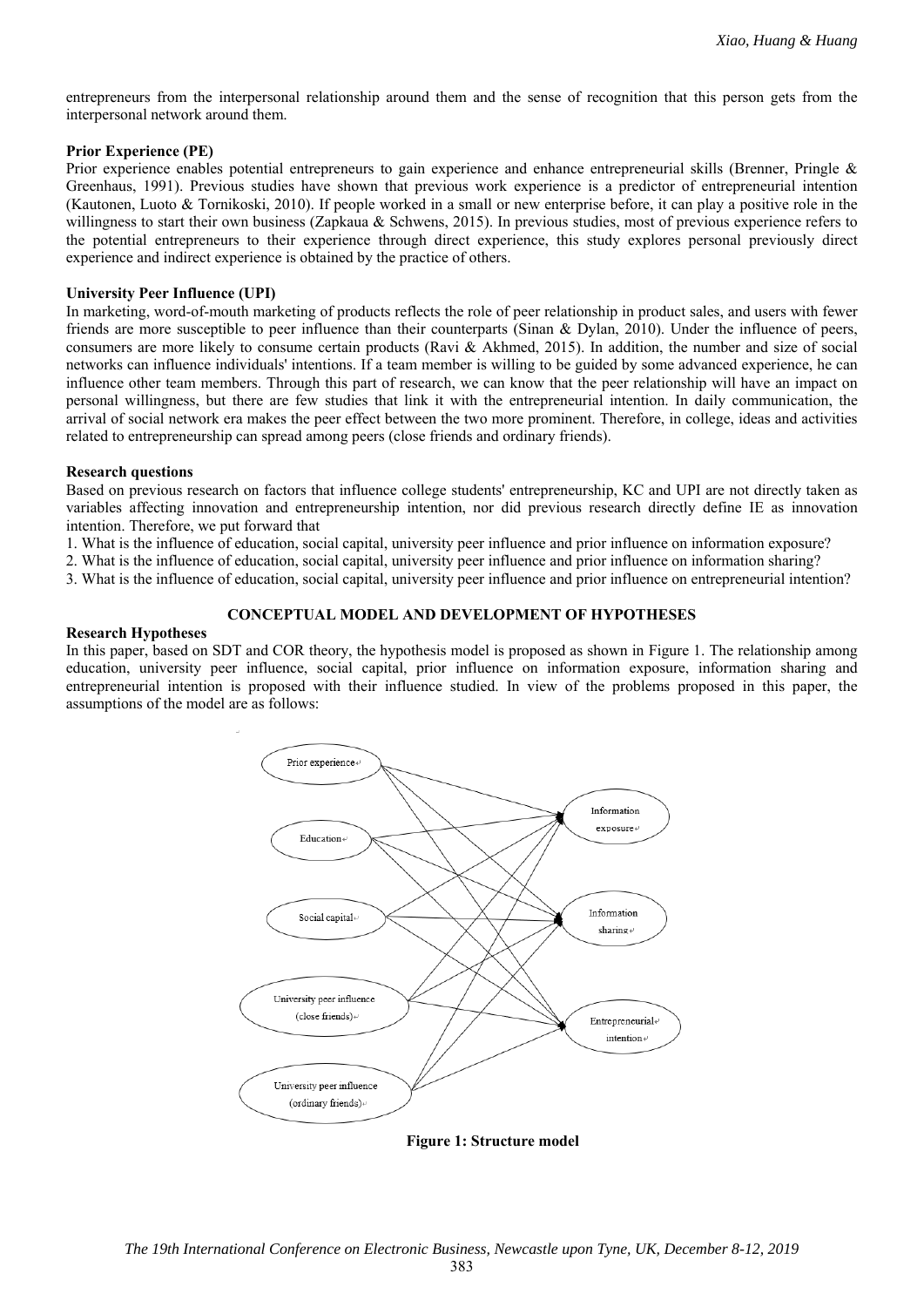# *Impacts of prior experience*

For college students, the business plan project and implementation they participated in before help guide their subsequent entrepreneurial activities. With accumulated entrepreneurship plan and experience, students' innovative consciousness improves, which lays a foundation for future activities related to entrepreneurship. It is proved that there is a positive correlation between prior experience and entrepreneurial awareness. (Kautonen et al., 2013). Therefore, we propose the following hypotheses:

H1a: There is a positive correlation between college students' prior experience in innovation and the exposure of relevant information.

H1b: There is a positive correlation between college students' prior experience in innovation and the sharing of relevant information.

H1c: There is a positive correlation between college students' prior innovation experience and their entrepreneurship intention.

# *Impacts of education*

Education plays an important role in cultivating students' consciousness and ideas. Universities can create an environment conducive to new ideas through curriculum, policy and funding. Previous literatures have done plenty of research in this part, and believe that there is a strong correlation between them. Thus, if a school is willing to provide financial support for students' entrepreneurial ideas, it can further promote entrepreneurial and innovative consciousness (Parker & Belghitar, 2006). Therefore, this paper proposes the following hypotheses:

H2a: There is a positive correlation between relevant innovation education received by college students and exposure of relevant entrepreneurship information.

H2b: Relevant innovation and entrepreneurship education received by college students is positively correlated with the sharing of relevant entrepreneurship information.

H2c: Relevant innovation and entrepreneurship education received by college students has a positive correlation with the generation of their innovation and entrepreneurship intention.

#### *Impacts of social capital*

Previous literature suggests that the perceived possibility of social capital acquisition is positively correlated with social entrepreneurial intention (Kai, 2015), and social capital is used as an external measurement factor. The social capital of this paper is more favored by family, friends and classmates as the main form of social support networks, with the spirit of encouragement emphasized. Therefore, we propose the following hypotheses:

H3a: The support of social capital is positively correlated with the exposure of relevant entrepreneurial information.

H3b: The support of social capital is positively correlated with the sharing of relevant entrepreneurial information.

H3c: The support of social capital is positively correlated with the generation of college students' innovation and entrepreneurship intention.

#### *Impacts of university peer influence*

The influence of college students' peer relationship on entrepreneurship and innovation intention is one of the innovative points in this paper. We make relevant assumptions on the influence of information flow among college students' peers and the generation of college students' entrepreneurship and innovation intention. Previous studies in other fields have shown that peer opinions can have a greater effect on individuals' purchase intentions and actions in consumption shopping (Ravi & Akhmed, 2015). At the same time, word-of-mouth sales in marketing also adopt this to increase sales (Sinan & Dylan, 2010). On this basis, this paper proposes:

H4a: The influence of college peer relationship (close friends) is positively correlated with the exposure of relevant entrepreneurship information.

H4b: The influence of college peer relationship (close friends) is positively correlated with the sharing of relevant entrepreneurial information.

H4c: The influence of college peer relationship (close friends) is positively correlated with the generation of college students' innovation and entrepreneurship intention.

H4d: The influence of college peer relationship (ordinary friends) is positively correlated with the exposure of relevant entrepreneurship information.

H4e: The influence of college peer relationship (ordinary friends) is positively correlated with the sharing of relevant entrepreneurial information.

H4f: The influence of college peer relationship (ordinary friends) is positively correlated with the generation of college students' innovation and entrepreneurship intention.

# **METHODOLOGY**

#### **Instrument**

Relevant questionnaires in view of the factors in Figure 1 were developed, and 5-point Likert scale ( $1$ = strongly disagree;  $5$  = strongly agree. The questionnaire is divided into two parts. One is the basic information of the respondents, and the other includes seven measurement variables, which are derived from the existing scale and prepared by ourselves.

There are questionnaires and scales about education. This paper is compiled according to the competitions, bonuses, policy support and entrepreneurial environment related to entrepreneurship and innovation in most universities. For peer relationship,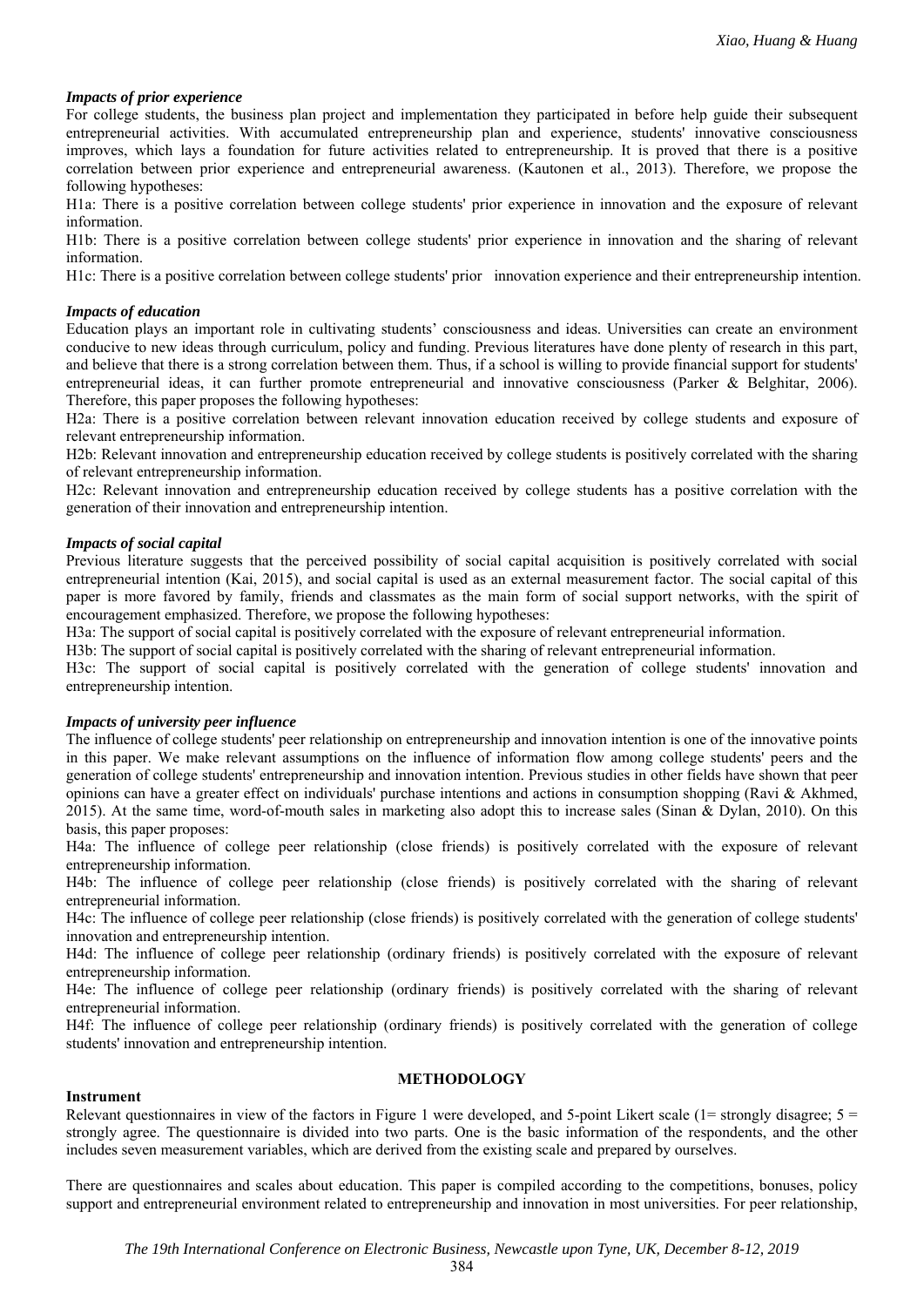since there are few previous studies on peer influence in entrepreneurship and innovation, we prepare a questionnaire based on similar studies on peer influence. In social capital, SC1-SC8 mainly comes from Wasko & Faraj (2005). According to the scale of Faraj and Samer's (2005) questionnaire, since the social capital of this study is more inclined to the spiritual support of the people with close relationships around them, SC9-SC12 is also compiled according to reality. As there are few studies on information exposure in entrepreneurship and innovation, the relevant scales are mainly self-compiled. The information sharing scale comes from the study of Francesc et al. (2015) and the scale of previous experience selected relevant parts as well as entrepreneurial intention in the questionnaire of Liang et al. (2016).

Before data collection, a preliminary test was conducted on 10 volunteer college students to ensure the validity. This survey was conducted by offline paper questionnaires. Taking college students in Shenzhen as the main respondents, 300 questionnaires were sent out in Shenzhen and 287 valid data were obtained.

# **Data Analysis Method**

In this paper, the least square method (PLS) was used to test the structural equation model (SEM), and the proposed research model was tested. Since PLS does not involve the assumption of population or score measurement, the selection of this method has advantages over other types of SEM. In addition, PLS can simultaneously estimate the relationship between the index load of the structure and the structure (Fornell & Bookstein, 1982). PLS extended principal component and canonical correlation analysis (Henseler & Sarstedt, 2013). PLS was constructed according to two sets of equations, including outer model and inner model. The former defines the relationship between potential variables and measurement indicators, while the latter defines the relationship between unobserved variables and potential indicators. The PLS method used in this study is through Smart PLS software.

# **Measurement Model Estimation**

In the initial test, the results of eight variables (PE, E, SC, UPI(CF), UPI(OF), EI, IS, IE) were examined in a single dimension and in an external model. Values greater than  $2/2$  (or 0.707) are acceptable values for factor loading, and the community with variability explained by potential variables should be greater than 0.5 (Sanchez, 2013). By using the PLS method, the variables with low load and community are removed.

Single dimension of each of the three structures was checked by selecting alpha of Cronbach, rho, Composite reliability and AVE of dillon-goldsteim. As shown in Table 1, the composite reliability of Cronbach's alpha and dillon-goldsteim's rho are all higher than 0.70. Meanwhile, among all structures, AVE is above the minimum threshold of 0.50 (Fornell & Larcker, 1981). Therefore, the structures of the measurements used in this paper are all valid.

| Table 1: Unidimensionality of constructs |            |            |                    |             |            |
|------------------------------------------|------------|------------|--------------------|-------------|------------|
| Latent variable                          | <b>MVs</b> | Cronbach's | Dillon-Goldstein's | Composite   | <b>AVE</b> |
|                                          |            | alpha      | rho                | reliability |            |
| Entrepreneurial                          | 4          | 0.86       | 0.87               | 0.90        | 0.70       |
| intention                                |            |            |                    |             |            |
| Information                              | 3          | 0.82       | 0.85               | 0.89        | 0.74       |
| exposure                                 |            |            |                    |             |            |
| Information                              | 3          | 0.87       | 0.88               | 0.92        | 0.80       |
| sharing                                  |            |            |                    |             |            |
| Education                                | 4          | 0.87       | 0.88               | 0.91        | 0.72       |
| Social capital                           | 3          | 0.83       | 0.83               | 0.90        | 0.75       |
| University peer                          | 3          | 0.88       | 0.88               | 0.92        | 0.80       |
| influence (CF)                           |            |            |                    |             |            |
| University peer                          | 3          | 0.88       | 0.89               | 0.93        | 0.81       |
| influence (OF)                           |            |            |                    |             |            |
| Prior experience                         | 5          | 0.87       | 0.88               | 0.90        | 0.65       |

Based on the estimated results of the model, the measurement load, external weight and public measurement were used to further evaluate the seven structures (Table 2). When the item is loaded on its correlation factor (loading  $> 0.50$ ), the convergent validity can be proved. Individual reflection measurements can be considered reliable if they are more than 0.70 relative to the structure they want to measure. Therefore, we believe that the factor loads and communities shown in Table 3 are acceptable in this study.

To evaluate the effectiveness of the model. First, check the cross load of the building body and measurement. Secondly, the correlation between the square root of each subject AVE and other subjects in the model is compared (Chin, 1998; Fornell & Larcker, 1981). The results show that all relationships in the model meet the validity conditions (see Table 3).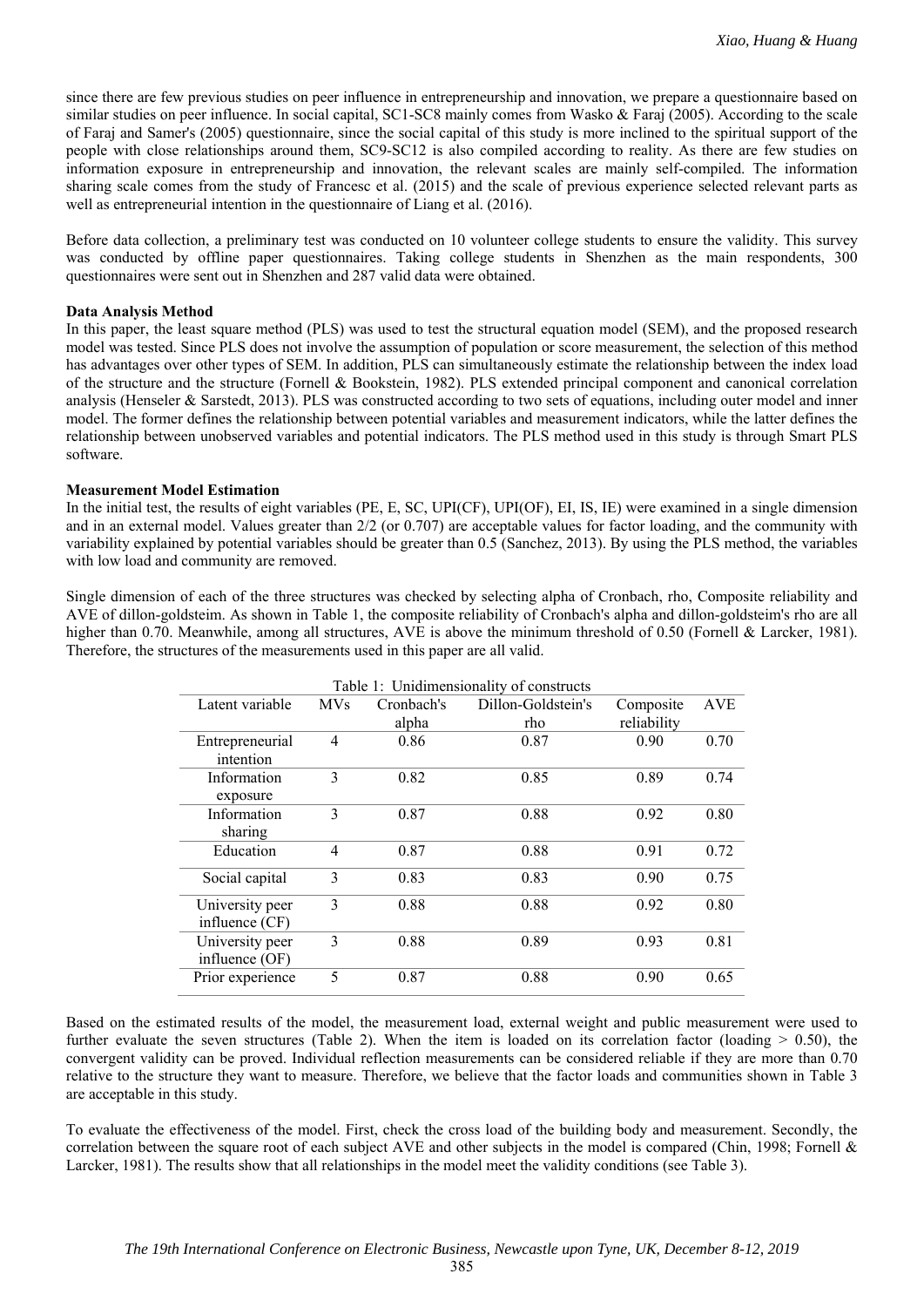| Latent variable | $1$ able $2.$ The outer model estimation<br>Manifest | Outer  | Factor   | Communality |
|-----------------|------------------------------------------------------|--------|----------|-------------|
|                 | Variable                                             | weight | loadings |             |
| Entrepreneurial | EI1                                                  | 0.33   | 0.82     | 0.642       |
| intention (EI)  | EI2                                                  | 0.22   | 0.78     | 0.714       |
|                 | EI3                                                  | 0.33   | 0.88     | 0.782       |
|                 | EI4                                                  | 0.32   | 0.87     | 0.716       |
| Information     | IE1                                                  | 0.45   | 0.87     | 0.721       |
| $exposure$ (IE) | IE <sub>2</sub>                                      | 0.29   | 0.81     | 0.786       |
|                 | IE3                                                  | 0.42   | 0.89     | 0.767       |
| Information     | IS <sub>2</sub>                                      | 0.37   | 0.89     | 0.794       |
| sharing (IS)    | IS3                                                  | 0.41   | 0.93     | 0.836       |
|                 | IS4                                                  | 0.35   | 0.86     | 0.753       |
| Education (E)   | E1                                                   | 0.26   | 0.83     | 0.725       |
|                 | E2                                                   | 0.30   | 0.87     | 0.766       |
|                 | E <sub>3</sub>                                       | 0.32   | 0.88     | 0.761       |
|                 | E <sub>4</sub>                                       | 0.29   | 0.82     | 0.666       |
| Social capital  | SC <sub>9</sub>                                      | 0.39   | 0.87     | 0.750       |
| (SC)            | $\overline{SC}10$                                    | 0.38   | 0.89     | 0.809       |
|                 | SC11                                                 | 0.39   | 0.84     | 0.701       |
| University peer | UPI <sub>1</sub>                                     | 0.38   | 0.92     | 0.721       |
| influence       | UPI <sub>2</sub>                                     | 0.35   | 0.91     | 0.704       |
| (UPI-CF)        | UPI <sub>3</sub>                                     | 0.39   | 0.85     | 0.663       |
| University peer | UPI <sub>4</sub>                                     | 0.39   | 0.93     | 0.803       |
| influence       | UPI <sub>5</sub>                                     | 0.38   | 0.93     | 0.786       |
| (UPI-OF)        | UPI <sub>6</sub>                                     | 0.34   | 0.84     | 0.622       |
| prior           | PE <sub>1</sub>                                      | 0.22   | 0.83     | 0.763       |
| experience      | PE <sub>2</sub>                                      | 0.25   | 0.80     | 0.665       |
| (PE)            | PE <sub>4</sub>                                      | 0.29   | 0.83     | 0.661       |
|                 | PE <sub>5</sub>                                      | 0.27   | 0.89     | 0.790       |
|                 | PE <sub>6</sub>                                      | 0.21   | 0.68     | 0.509       |

Table 2: The outer model estimation

### Table 3: Correlation between constructs

|                                                                                                         | E       | ЕI   | IE   | IS   | SС   | UPI-CF | <b>UPI-OF</b> | PE   |
|---------------------------------------------------------------------------------------------------------|---------|------|------|------|------|--------|---------------|------|
| Education                                                                                               | 0.85    |      |      |      |      |        |               |      |
| Entrepreneurial intention                                                                               | $-0.03$ | 0.84 |      |      |      |        |               |      |
| Information exposure                                                                                    | 0.31    | 0.26 | 0.86 |      |      |        |               |      |
| Information sharing                                                                                     | 0.23    | 0.25 | 0.34 | 0.89 |      |        |               |      |
| Social capital                                                                                          | 0.30    | 0.35 | 0.23 | 0.32 | 0.87 |        |               |      |
| University peer influence (CF)                                                                          | 0.35    | 0.42 | 0.44 | 0.30 | 0.34 | 0.90   |               |      |
| University peer influence (OF)                                                                          | 0.32    | 0.28 | 0.36 | 0.31 | 0.33 | 0.72   | 0.90          |      |
| prior experience                                                                                        | 0.01    | 0.51 | 0.35 | 0.37 | 0.22 | 0.44   | 0.39          | 0.81 |
| Note: The boldface figures in the diagonal represent the square root of the AVE figures. They should be |         |      |      |      |      |        |               |      |
| higher than the correlation figures.                                                                    |         |      |      |      |      |        |               |      |

#### **Results**

#### *Student demographics*

A total of 300 students participated in the questionnaire and provided 287 valid questionnaires. The number of men and women in the questionnaire is balanced. The respondents come from more than 20 different majors, and the proportion of arts and sciences is relatively average. More details are shown in Table 4.

First, ANOVA analysis was conducted to study the influence of students' gender, age, grade and major on the seven factors. Results showed that the basic information had no significant influence. Next, students from different grades and majors are regarded as a whole.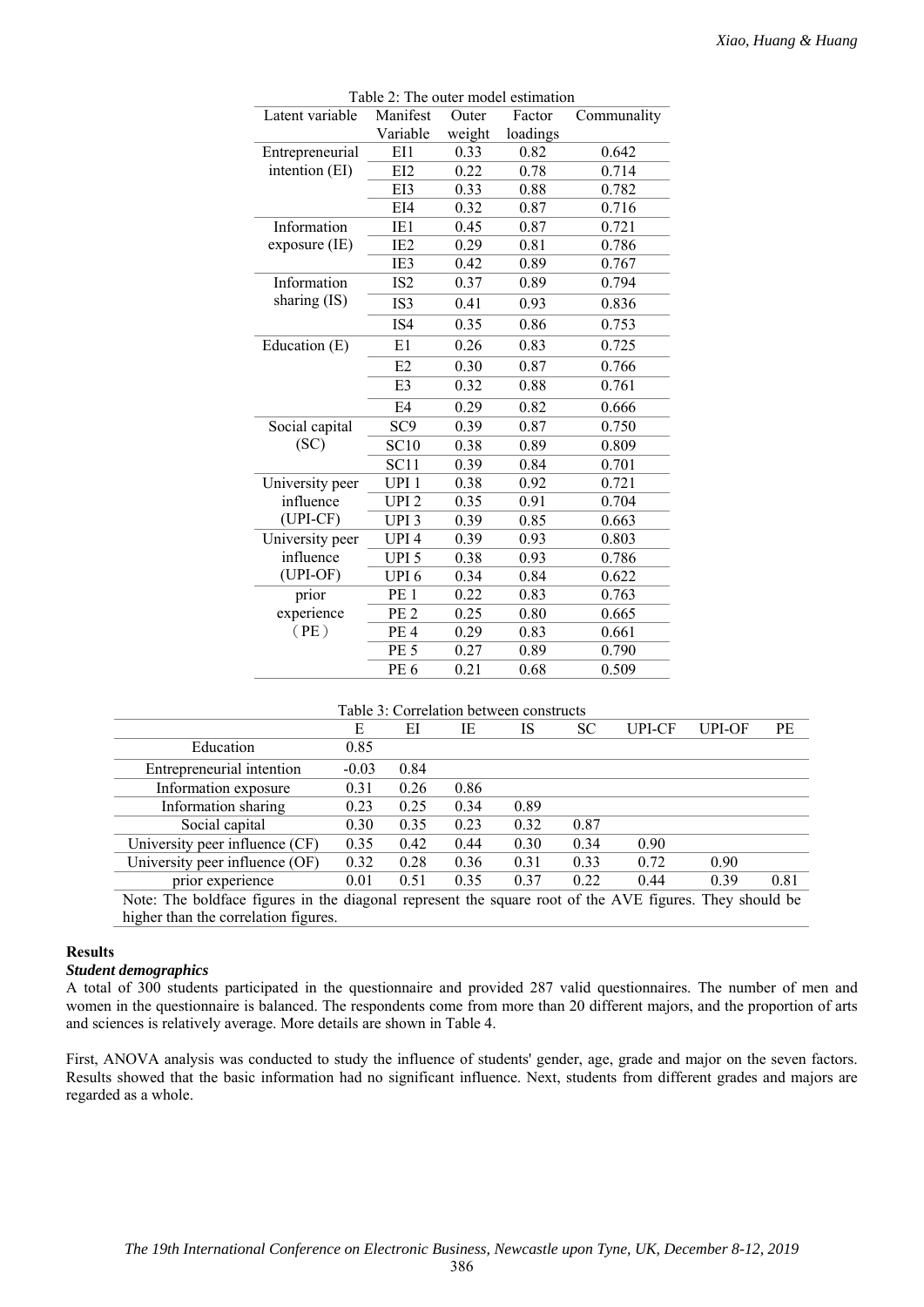| Gender  | Table 4: Demographic details of respondents<br>Male | 142 |
|---------|-----------------------------------------------------|-----|
|         | Female                                              | 145 |
| Age     | 18 or below                                         | 48  |
|         | 19                                                  | 52  |
|         | 20                                                  | 112 |
|         | 21                                                  | 55  |
|         | Above 22                                            | 19  |
| Year    | 1st year                                            | 45  |
|         | 2nd year                                            | 137 |
|         | 3rd year                                            | 78  |
|         | 4th year                                            | 27  |
| collage | Management                                          | 73  |
|         | Economics                                           | 23  |
|         | Linguistic                                          | 20  |
|         | Philosophy                                          | 19  |
|         | Sociology                                           | 13  |
|         | Communications                                      | 16  |
|         | <b>Biology</b>                                      | 33  |
|         | Computer                                            | 61  |
|         | Mathematics                                         | 22  |
|         | Engineering                                         | 7   |
| Subject | Arts                                                | 164 |
|         | Sciences                                            | 123 |

#### *Overall statistical results*

The mean score and standard deviation of the measurement items of education (E), previous experience (PI), entrepreneurial intention (EI), information sharing (IS), information exposure (IE) and entrepreneurial intention (EI) are shown in Table 5. Among them, the average score of information exposure and education is the highest, indicating that these two factors have a great impact on college students' entrepreneurial intention.

| Table 5: Overall statistical results |            |       |  |  |  |
|--------------------------------------|------------|-------|--|--|--|
|                                      | Mean Score | S.D.  |  |  |  |
| Entrepreneurial intention            | 2.56       | 1.029 |  |  |  |
| Information exposure                 | 3.15       | 0.898 |  |  |  |
| Information sharing                  | 3.02       | 0.973 |  |  |  |
| Education                            | 3.83       | 0.762 |  |  |  |
| Social capital                       | 3.03       | 0.670 |  |  |  |
| University peer influence (CF)       | 2.58       | 1.027 |  |  |  |
| University peer influence (OF)       | 2.73       | 1.050 |  |  |  |

### *PLS modeling results*

PLS modeling was performed on the sample. The relationship between college students' entrepreneurial innovation intention and its influencing factors is shown in Figure 2.

Specific numerical values show that all path coefficients in the model are positive. The direct and indirect relationships are tested using the structural model, and the results are shown I n Table 6.

This research through the use of standardized residual root mean square (SRMR) and the fitting of the model of a square method to evaluate  $(x \wedge 2 / df)$ . If the SRMR value is less than 0.10 or 0.08, the model is considered to have a good suitability (Hair et al., 2017). When the sample size is greater than 200, if  $x \wedge 2$  / df less than 5 greater than 2, is that the modeling results are satisfied (Hafiz & Shaari, 2013).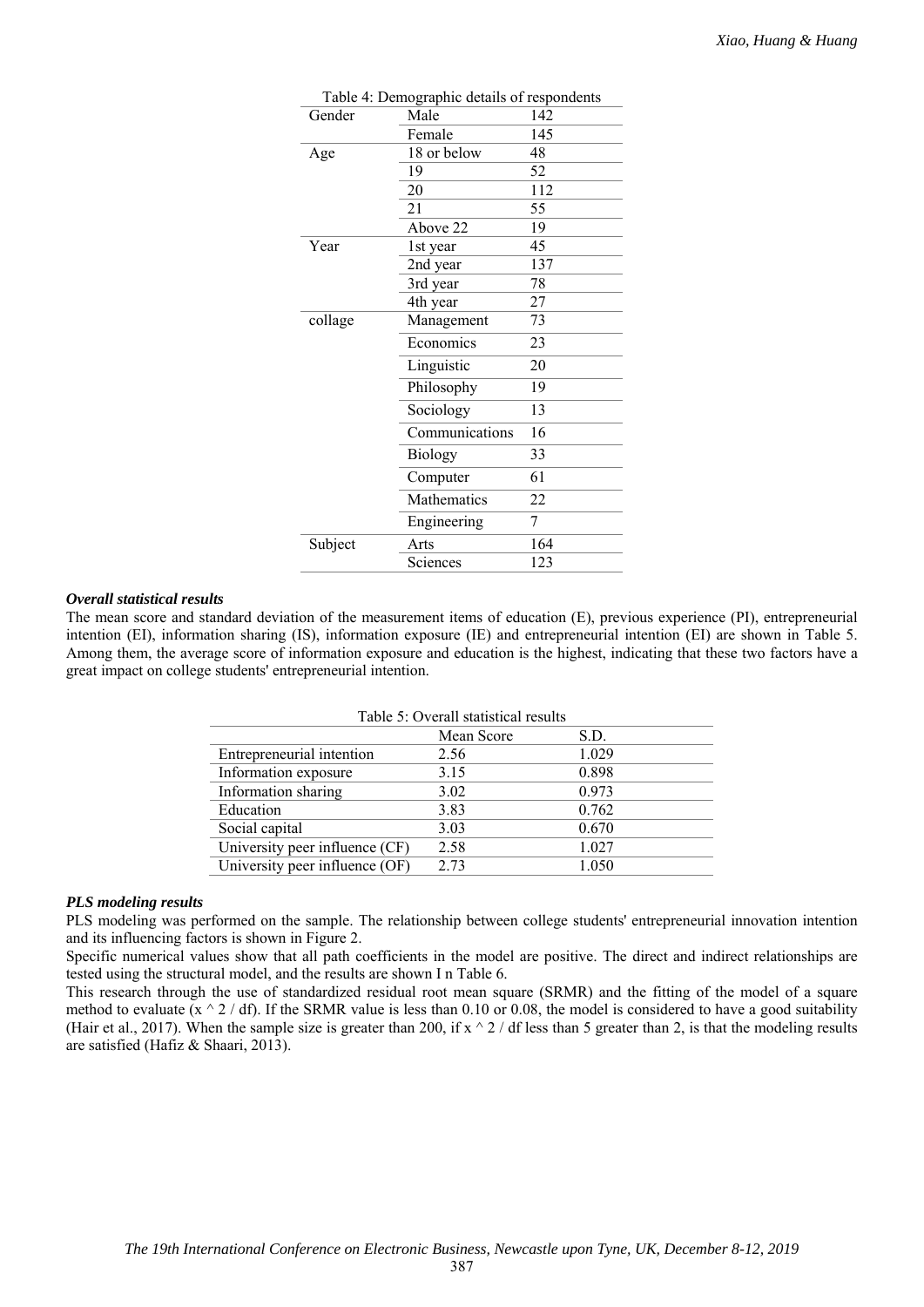

Figure 2: Result model

| Table 6: Structural model path coefficients             |              |             |                        |  |
|---------------------------------------------------------|--------------|-------------|------------------------|--|
|                                                         | Information  | Information | Entrepreneurial        |  |
|                                                         | exposure     | sharing     | intention              |  |
| Education                                               | $0.215***$   | $0.170***$  | $-0.187***$            |  |
| Social capital                                          |              | $0.198**$   | $0.259***$             |  |
| University peer influence                               | $0.252**$    |             | $0.314***$             |  |
| CF`                                                     |              |             |                        |  |
| University peer influence                               | $0.016^{ns}$ |             | $-0.113$ <sup>ns</sup> |  |
| (OF)                                                    |              |             |                        |  |
| prior experience                                        | $0.232***$   | $0.324***$  | $0.361***$             |  |
| *** p<0.001, ** p<0.010, *p<0.050, ns = not significant |              |             |                        |  |

#### *Justification of the Hypotheses*

The following table presents the statistical test results of the final hypothesis relationship

| Table 7: Hypotheses' results |         |                  |             |  |
|------------------------------|---------|------------------|-------------|--|
| Hypotheses                   | Results | Hypotheses       | Results     |  |
| H <sub>1</sub> a             | Support | H3b              | Support     |  |
| H1b                          | Support | H3c              | Support     |  |
| H1c                          | Support | H <sub>4</sub> a | Support     |  |
| H2a                          | Support | H <sub>4c</sub>  | Support     |  |
| H2h                          | Support | H4d              | Not Support |  |
| H2c                          | Support | H <sub>4f</sub>  | Not Support |  |

#### **DISCUSSION**

On entrepreneurial innovation, studies have shown that related education support university can give students a good atmosphere and stimulate students' entrepreneurial innovation (Luke & Jason, 2011). This study verifies the correlation between entrepreneurship education and innovation. We take the school competition, monetary prize, policy support and innovation climate into consideration, combining the schools' specific support measures of entrepreneurial innovation. The positive correlation between education and entrepreneurial as well as innovative intention is obtained. Also, education environment impacts information exposure and information sharing. If schools can provide entrepreneurial atmosphere, the infiltration and transmission of business information on campus can not only be spread through propaganda leaflets, but the network of information announcement, such as WeChat, Weibo and other social software. Furthermore, if students are close friends, information related to entrepreneurship and innovation is likely to be spread and shared.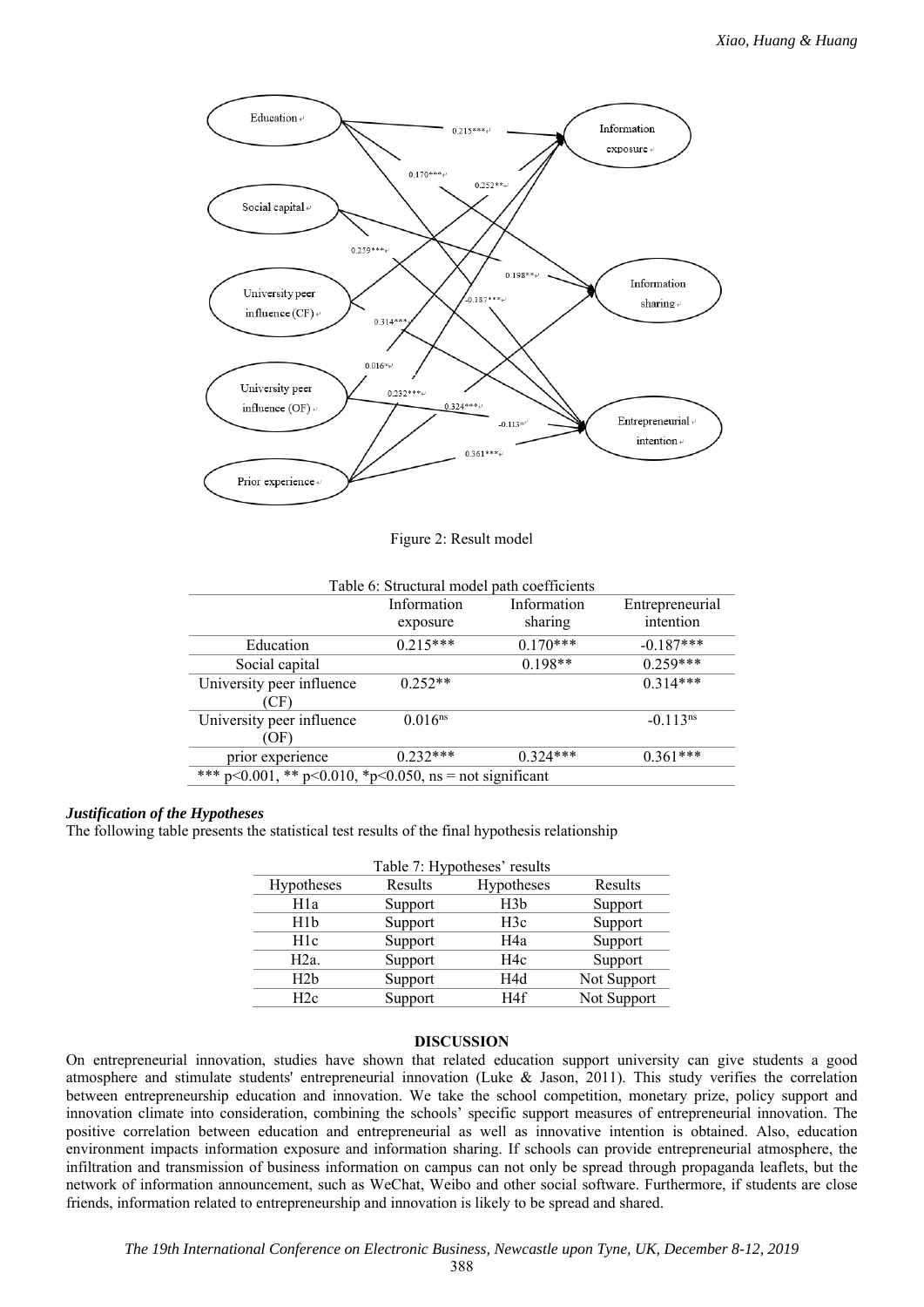The positive correlation between social capital and innovation intention has been demonstrated. This study proves the point again. But the former social capital refers to the broad social relations of financial support (Liao & Welsch, 2003), and the social capital of the present study more biased towards the people around us or potential entrepreneurs psychological support for entrepreneurs. In addition, this study sheds light on that financial and psychological social capital can motivate potential entrepreneurs and generate entrepreneurial intention. Furthermore, social capital can promote information sharing. When people backed for entrepreneurs in his heart, they will be willing to accept the information related to entrepreneurship. After that, they tend to share the information to the potential entrepreneurs around. The entrepreneurs can also give information after getting positive feedback to impel the sharing of information between both sides.

The prior experience of entrepreneurs can also promote the generation of entrepreneurship and innovation intention, which has been fully proved in many previous studies (Steven et al., 2011). We verify the correlation between the two on this basis and prove the positive correlation between previous entrepreneurial experience and information exposure as well as information sharing. When a potential entrepreneur has contacted related business projects or those around them, he is likely to become a potential entrepreneur by his own experience and indirect experience. As an entrepreneurial potential disseminator of information, he would increase the information exposure and share related information to surrounding people.

The influence of peer relationship on personal consumption is well reflected in the behavior of consumption. It is proved that the influence of peer relationship can drive purchase (Lewis et al., 2012). When a close friend is very satisfied with a product, the person may introduce the product to his friends, thus increasing the product exposure, and the party tends to buy the product. Therefore, we extend the idea to college students' entrepreneurial innovation intention. For one thing, the interpersonal relationship between college students helps transfer information. For another, along with information in multichannel transmission, information credibility has also improved. The information receivers produce their own intentions about entrepreneurial innovation. The results point out that the influence of peer relationship among college students (close friends) is positively correlated with information exposure, and peer relationship can promote entrepreneurial intention.

# **CONCLUSIONS AND FURTURE STUDY**

In this study, we explore the influencing factors in college students' entrepreneurship and innovation with their influence on information exposure and information sharing also measured. The results show that E and PI have direct influence on EI, IS and IE. Therefore, colleges need to promote entrepreneurship courses and provide an innovative atmosphere. Meanwhile, students should take the initiative to participate in relevant activities.

In addition, a structural model also suggests that SC to the EI and IS, social capital tend to get emotional support from people around. As a consequence, it is important to get enough spiritual support to cultivate an entrepreneur. With entrepreneurial intention, people may need more potential entrepreneurs to encourage and support.

Peer relationship of college students (close friends) can directly influence IE and EI. Information exchange among close friends is important for their behavior. This can explain that the information sharing between close friends increase information exposure through word of mouth, along with further information disclosure. The degree that students are familiar with the information also increases. It achieves individual entrepreneurial intentions ultimately promote their entrepreneurial ideas. Therefore, the information transmission among students should not be ignored.

#### **Limitations of study**

The questionnaire was collected in Shenzhen University. City difference may lead to college students discrepancy from various regions and the sample size of the survey is not large enough. However, in order to obtain more accurate measurement results, this paper questionnaire was sent randomly, covering a wide range of majors. The number of students majoring in arts and science with an average number of genders, so it could achieve a relative accuracy.

#### **Contributions**

The results of this study show that there are several different factors affecting the entrepreneurial and innovative consciousness. Apart from exploring their influence, we find that these factors can also promote the exposure and sharing of relevant entrepreneurial information. Moreover, based on previous research and information transmission changes, this study innovatively proposes the influence of peer relationship on entrepreneurship and innovation intention of college students. We apply peer influence to entrepreneurship and innovation intention of college students while there is no relevant research combing these two factors, and found the information sharing between close friends will increase information exposure than ordinary friends. Last but not least, this study explores the reasons affecting information exposure and information sharing from a new perspective, relevant research results will be combined with practice and applied to the universities, and then puts this definition to study information exposure and information sharing in entrepreneurship and innovation. In this way, it can help college students form entrepreneurial consciousness and carry out entrepreneurial activities in the future.

# **ACKNOWLEDGMENTS**

389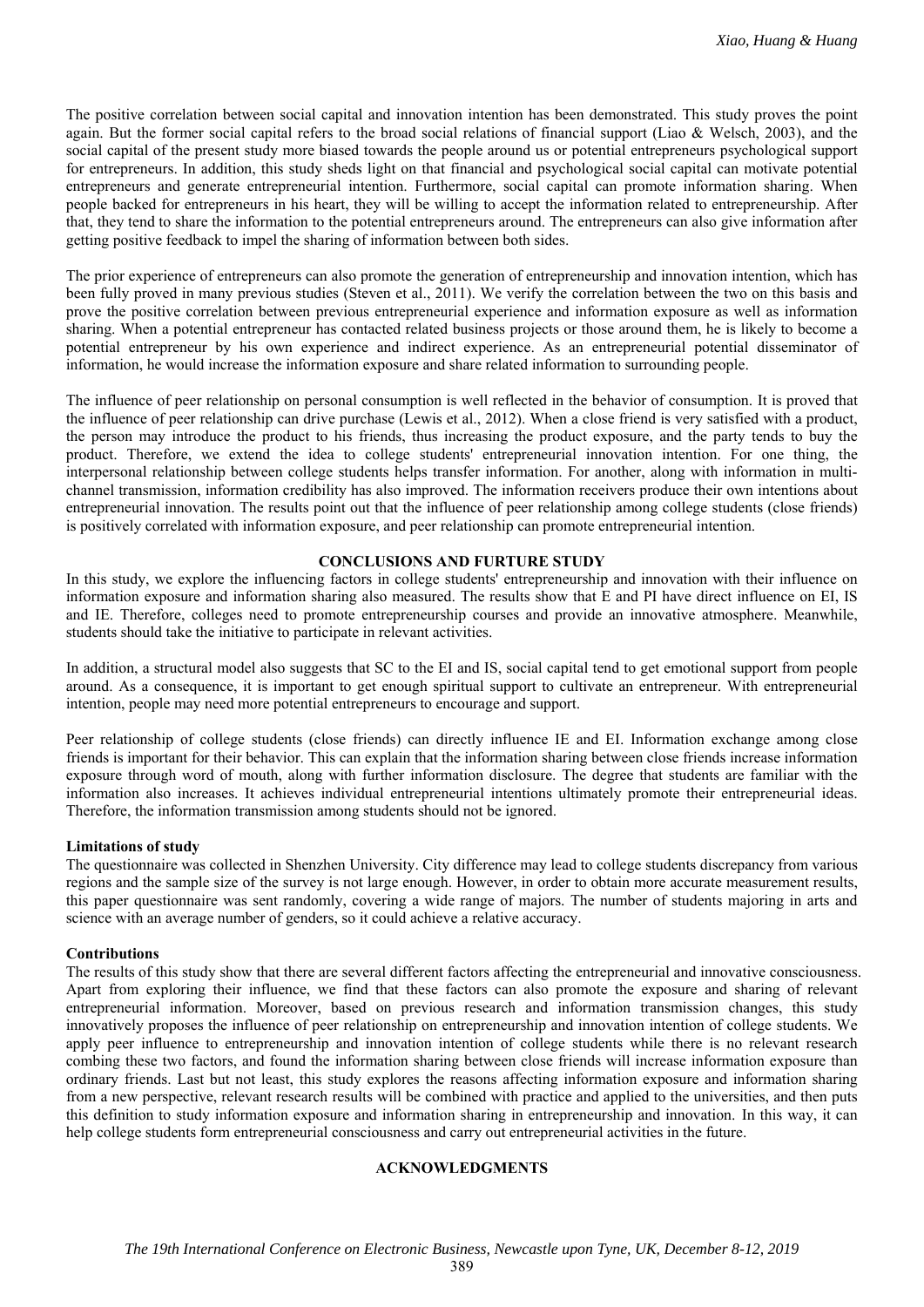This work is partially supported by Shenzhen University Student Innovation Development Fund for Basic Experimental Project (No.2018465), Shenzhen University Undergraduate Innovation and Entrepreneurship Training Program (No. 201910590108), National Natural Science Found of China (71901150)

#### **REFERENCES**

- Autio, E., Pathak, S., & Wennberg, K. (2013). Consequences of cultural practices for entrepreneurial behaviors. Ratio Working Papers, 44(4), 334-362.
- Autio, E., Dahlander, L., & Frederiksen, L. (2013). Information exposure, opportunity evaluation and entrepreneurial action: an investigation of an online user community. Academy of Management Journal, 56(5), 1348-1371.
- Aral, S., & Walker, D. (2011). Creating social contagion through viral product design: A randomized trial of peer influence in networks. Management science, 57(9), 1623-1639.
- Briggs, A. R. (2009). Novelty and appropriability: The role of entrepreneurial knowledge in sharing information. Social Science Electronic Publishing.
- Belghitar, P. Y. (2006). What happens to nascent entrepreneurs? An econometric analysis of the PSED. Small Business Economics, 27(1), 81-101.
- Bagozzi, R. P., Fornell, C., & Larcker, D. F. (1981). Canonical correlation analysis as a special case of a structural relations model. Multivariate Behavioral Research, 16(4), 437-454.
- Chia, C. C., & Liang, C. (2016). Influence of creativity and social capital on the entrepreneurial intention of tourism students. Journal of entrepreneurship, management and innovation, 12(2), 151-167.
- Francisco Liñán, & Santos, F. J. (2007). Does social capital affect entrepreneurial intentions? International Advances in Economic Research, 13(4), 443-453.
- Fornell, C., & Bookstein, F. L. (1982). Two structural equation models: LISREL and PLS applied to consumer exit-voice theory. Journal of Marketing research, 440-452.
- Farmer, S. M., Yao, X., & Kung-Mcintyre, K. (2011). The behavioral impact of entrepreneur identity aspiration and prior entrepreneurial experience. Entrepreneurship Theory & Practice, 35(2), 245-273.
- Hobfoll, S. E. (2001). The influence of culture, community, and the nested-self in the stress process: Advancing conservation of resources theory. Applied Psychology, 50(3), 337-421.
- Hockerts, K. (2015). Does social entrepreneurship education impact social entrepreneurship intentions formation? Proceedings of the 5th EMES International Research Conference on Social Enterprise - Building a scientific. Helsinki, Finland, June 29th - July 3rd.
- Henseler, J., and M. Sarstedt. (2013). Goodness-of-fit indices for partial least squares path modeling. Computational Statistics, 1-16.
- Krueger, N. F., & Carsrud, A. L. (1993). Entrepreneurial intentions: Applying the theory of planned behaviour. Entrepreneurship and Regional Development, 5(4), 315-330.
- Kautonen, T., Luoto, S., & Tornikoski, E. T. (2010). Influence of work history on entrepreneurial intentions in 'prime age' and 'third age': A preliminary study. International Small Business Journal, 28(6), 583-601.
- Lüthje, Christian, & Franke, N. (2010). The 'making' of an entrepreneur: Testing a model of entrepreneurial intent among engineering students at MIT. R & D Management, 33(2), 135-147.
- Liao, J., & Welsch, H. (2003). Social capital and entrepreneurial growth aspiration: a comparison of technology- and nontechnology-based nascent entrepreneurs. Journal of High Technology Management Research, 14(1), 0-170.
- Lewis, K., Gonzalez, M., & Kaufman, J. (2012). Social selection and peer influence in an online social network. Proceedings of the National Academy of Sciences, 109(1), 68-72.
- Gagné, M., & Deci, E. L. (2010). Self-determination theory and work motivation. Journal of Organizational Behavior, 26(4), 331-362.
- María de la Cruz Sánchez-Escobedo, Juan Carlos Díaz-Casero, Ricardo Hernández-Mogollón, & María Victoria Postigo-Jiménez. (2011). Perceptions and attitudes towards entrepreneurship. An analysis of gender among university students. International Entrepreneurship & Management Journal, 7(4), 443-463.
- Miralles, F., Giones, F., & Riverola, C. (2016). Evaluating the impact of prior experience in entrepreneurial intention. International Entrepreneurship & Management Journal, 12(3), 1-23.
- Niemiec, C. P., & Ryan, R. M. (2009). Autonomy, competence and relatedness in the classroom: Applying self-determination theory to classroom practice. Theory & Research in Education, 7(2), 133-144.
- Phan, P. H., Wong, P. K., & Wang, C. K. (2002). Antecedents to entrepreneurship among university students in Singapore: Beliefs, attitudes and background. Journal of Enterprising Culture, 10(02), 151-174.
- Portes, A. (1998). Social capital: Its origins and applications in modern sociology. Annual review of sociology, 24(1), 1-24.

Pittaway, L. (2011). Entrepreneurship education. Business Administration, 3(3), 238-241.

- Ravi B. & Akhmed U. (2015). Do your online friends make you pay? A randomized field experiment on peer influence in online social networks. Management Science. 61(8). 1901-1920.
- Shirokova, G., Osiyevskyy, O., & Bogatyreva, K. (2016). Exploring the intention–behavior link in student entrepreneurship: Moderating effects of individual and environmental characteristics. European Management Journal, 34(4), 386-399.
- Saeed, S., Yousafzai, S. Y., Yani-De-Soriano, M., & Muffatto, M. (2014). The role of perceived university support in the formation of students' entrepreneurial intention. Journal of Small Business Management, 51(4), 1-19.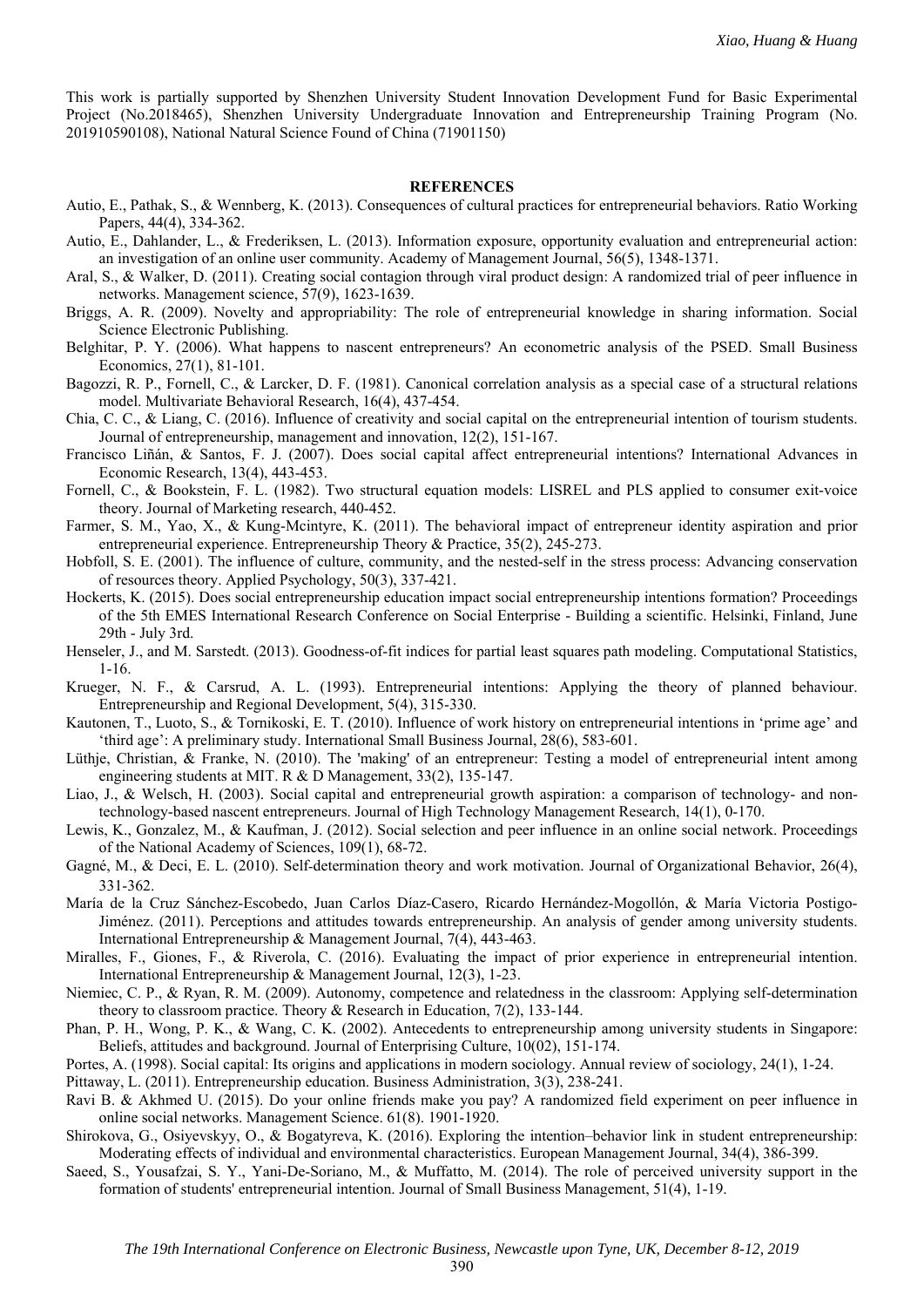Wang, J., Yang, J., Chen, Q., & Tsai, S. B. (2016). Creating the sustainable conditions for knowledge information sharing in virtual community. SpringerPlus, 5(1), 1019.

Wan, C., Eisenman, S. B., & Campbell, A. T. (2011). Energy-efficient congestion detection and avoidance in sensor networks. Acm Transactions on Sensor Networks, 7(4), 1-31.

Wasko, M. M., & Faraj, S. (2005). Why should I share? Examining social capital and knowledge contribution in electronic networks of practice. MIS quarterly, 29(1), 35-57.

Zapkau, F. B., Schwens, C., Steinmetz, H., Rüdiger Kabst, & Woodside, A. G. (2015). Disentangling the effect of prior entrepreneurial exposure on entrepreneurial intention. Journal of Business Research, 68(3), 639-653.

| APPENDIX : Questionnaire                                                       |                     |                                                                                                                                                                                                                                                                                                                                                                                                                                                                                                                                                                                                                                                                       |                                      |  |  |
|--------------------------------------------------------------------------------|---------------------|-----------------------------------------------------------------------------------------------------------------------------------------------------------------------------------------------------------------------------------------------------------------------------------------------------------------------------------------------------------------------------------------------------------------------------------------------------------------------------------------------------------------------------------------------------------------------------------------------------------------------------------------------------------------------|--------------------------------------|--|--|
| Dimension                                                                      | Scope               | Questionnaire                                                                                                                                                                                                                                                                                                                                                                                                                                                                                                                                                                                                                                                         | Reference                            |  |  |
| Education                                                                      | E1-E4               | E1: I think there are a lot of innovation and<br>entrepreneurship competitions<br>E2: I think the school set up a lot of prizes for<br>entrepreneurship and innovation programs<br>E3: I think the university has many policies to encourage<br>entrepreneurship and innovation<br>E4: I think the school has a good environment of<br>entrepreneurship and innovation on campus                                                                                                                                                                                                                                                                                      |                                      |  |  |
| University<br>influence                                                        | Peer UPI1-UPI6      | UPI1: My close friends often talk about entrepreneurship<br>UPI2: My close friends often spread the information<br>about entrepreneurship<br>UPI3: My close friends have started working on startups<br>UPI4: My ordinary friends often talk<br>about<br>entrepreneurship<br>UPI5: My ordinary friends often spread the word about<br>entrepreneurship<br>UPI6: My ordinary friends have started jobs related to<br>entrepreneurship                                                                                                                                                                                                                                  |                                      |  |  |
| Social capital                                                                 | SC1-SC8<br>SC9-SC12 | SC1: I am able to gain respect from others through my<br>daily interactions<br>SC2: I like to help others<br>SC3: I get satisfaction from helping others<br>SC4: I was at the center of my social circle<br>SC5: I know other people will help me, so it's fair to help<br>others<br>SC6: I believe that when I am in a similar situation,<br>others will help me<br>SC7: I feel that entrepreneurship can bring me<br>satisfaction<br>SC8: I think entrepreneurship can help others<br>SC9: People around me often understand<br>my<br>entrepreneurial ideas<br>SC10: People around me often support my idea<br>SC11: People around me are willing to help me put my | Wasko, Lure,<br>and Faraj.<br>(2005) |  |  |
|                                                                                |                     | ideas into action<br>SC12: People around me are willing to help me<br>financially with my idea                                                                                                                                                                                                                                                                                                                                                                                                                                                                                                                                                                        |                                      |  |  |
| Knowledge<br>contribution<br>Information<br>exposure<br>Information<br>sharing | IE1-IE6             | IE1: I can often see a lot of innovation and<br>entrepreneurship information from social platforms<br>IE2: I can get entrepreneurial opportunities from social<br>platforms<br>IE3: I can fully understand the development trend of<br>innovation and entrepreneurship through social platforms<br>IE4: I paid attention to social media operation accounts<br>related to innovation and entrepreneurship<br>IE5: I joined the online community related to innovation<br>and entrepreneurship<br>IE6: I joined the discussion group on innovation and<br>entrepreneurship                                                                                             |                                      |  |  |